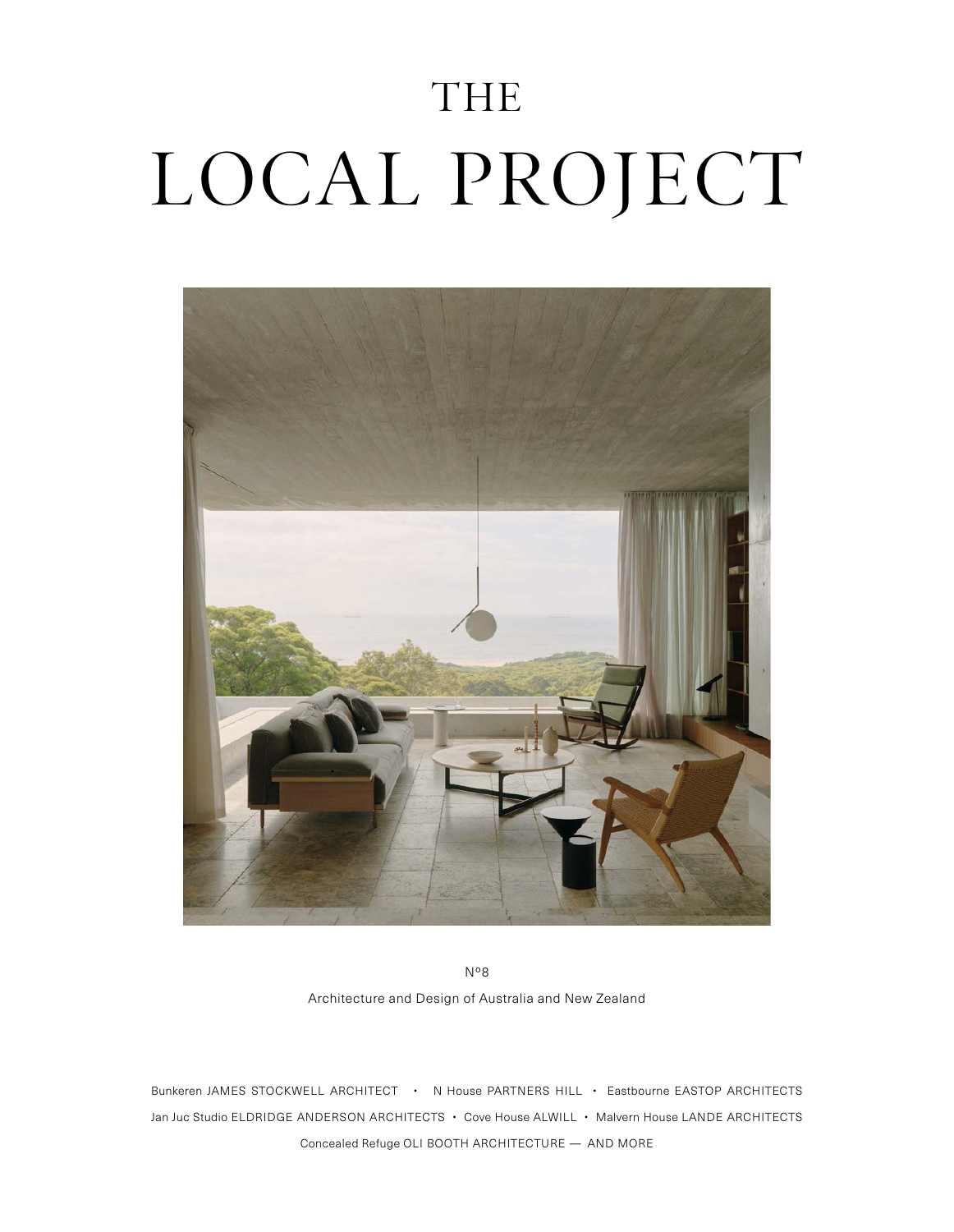The same in Chile as one of his earliest architectural memories. "The home was built on the rocks and was made from the same material," he muses. "There was a broad orge recalls his grandfather's home in Chile as one of his earliest architectural memories. "The home was built on the rocks and window with waves crashing outside – it truly left an impression on me." After moving to Milan with his family, Jorge's awareness and appreciation of architecture was further layered with diverse European sensibilities. "It was an evolving way of observing the world," he reflects.

These formative years eventually drove Jorge to enrol in an architectural degree at the University of New South Wales. Whilst studying, he had the fortune of working for celebrated Australian architect Neville Gruzman, who – alongside architects Bruce Rickard, Ken Woolley, Peter Muller and others – shaped the iconic Sydney School style of architecture and revered a rustic, naturalistic approach to materials. "There was a battle of philosophies going on at the time between international and organic modernism," Jorge explains. "I identified with the humane and emotive philosophies of organic modernism – my response wasn't just aesthetic; it ran much deeper."

This philosophical grounding has strongly informed Jorge's body of work over the last 30 years. Launching the practice through modest commissions for family and friends just two years after graduating, Jorge has steadily built a reputation for contemporary, site-specific homes harnessed by the quiet brilliance of natural materials and crafted forms. "My idea is that we grow out of the earth as a tree does," muses Jorge. "We explore the symbolism of being anchored to the earth, protected and safe, allowing the mind and spirit to flourish."

Casey House is an early exemplar of this philosophy. Perched high on the cliffs of Killcare in the Bouddi Peninsula of New South Wales, the pavilion-like home offers a protected living platform on the dramatic, precipitous site. Inspired by the stone walls of Machu Picchu, angular walls of stacked sandstone respond to the site's strong winds while establishing a language of solidity and stature. Sleek rooflines, patinated copper and rich hardwoods allow the home to sit gently in the landscape, with broad-ranging views to the bush and beach thoughtfully drawn into all areas of the home.



## OUT OF THE GROUND AND INTO THE LIGHT — JORGE HRDINA OF JORGE HRDINA ARCHITECTS

Words by Hayley Curnow • Photography by Pablo Veiga

Jorge Hrdina Architects is driven by an enduring philosophy that meets fundamental human needs with a sense of inventiveness and spirit. Inspired by the landscape, the practice's work is a legible and poetic response to place.